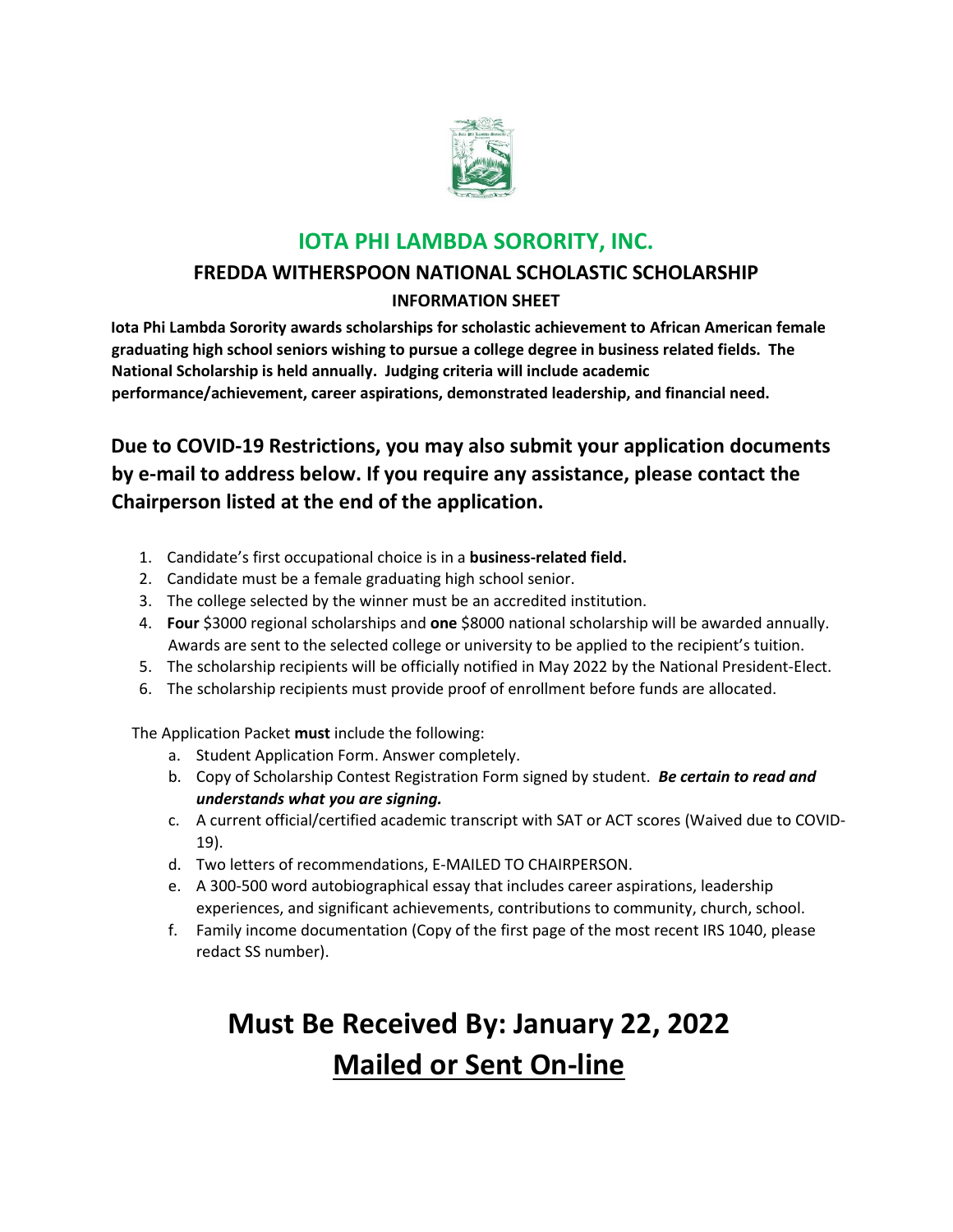## **IOTA PHI LAMBDA SORORITY, INC. FREDDA WITHERSPOON NATIONAL SCHOLASTIC SCHOLARSHIP**

| <b>REGISTRATION FORM</b>                                         |               |                   |                           |                                                 |  |
|------------------------------------------------------------------|---------------|-------------------|---------------------------|-------------------------------------------------|--|
| Name of Contestant                                               |               |                   |                           |                                                 |  |
|                                                                  | Last Name     | <b>First Name</b> |                           | <b>Middle Name</b>                              |  |
| Address of Contestant                                            |               |                   |                           |                                                 |  |
|                                                                  | <b>Street</b> | City              | State                     | Zip Code                                        |  |
|                                                                  |               |                   |                           | Location <u>_______________________________</u> |  |
| Sponsoring Chapter: GAMMA NU                                     |               |                   | Region: Far Western       |                                                 |  |
| Sponsoring Chapter President: Joanne Early.                      |               |                   | Telephone: (510) 710-2418 |                                                 |  |
| Chapter Scholarship Chairperson Myrtle Smith                     |               |                   | Telephone: (650) 872-3313 |                                                 |  |
| Address of Chairperson: 2620 Muirfield Circle San Bruno CA 94066 |               |                   |                           |                                                 |  |
|                                                                  | <b>Street</b> | City              |                           | State Zip Code                                  |  |
| Email Address: mysmyth@aol.com                                   |               |                   | Telephone (650) 872-3313  |                                                 |  |

#### **PROSPECTIVE SCHOLARSHIP CANDIDATE SHOULD READ AND SIGN THE FOLLOWING:**

#### **I understand that:**

- 1. I must attend a college or university and major in a related field of business.
- 2. If I am a winner, all funds will be sent directly to the school of my choice to assist with my tuition after I have submitted the official document of my enrollment along with a schedule of my classes.
- 3. The scholarship is a one-time award.
- 4. Any questions I have regarding the contest may be answered by the Chapter sponsoring me.

\_\_\_\_\_\_\_\_\_\_\_\_\_\_\_\_\_\_\_\_\_\_\_\_\_\_\_\_\_\_\_\_\_\_\_\_\_\_\_\_\_\_\_\_\_\_ \_\_\_\_\_\_\_\_\_\_\_\_\_\_\_\_\_\_\_\_\_

5. I have read the above items and understand my rights.

Signature of Contestant **Date** Date **Date**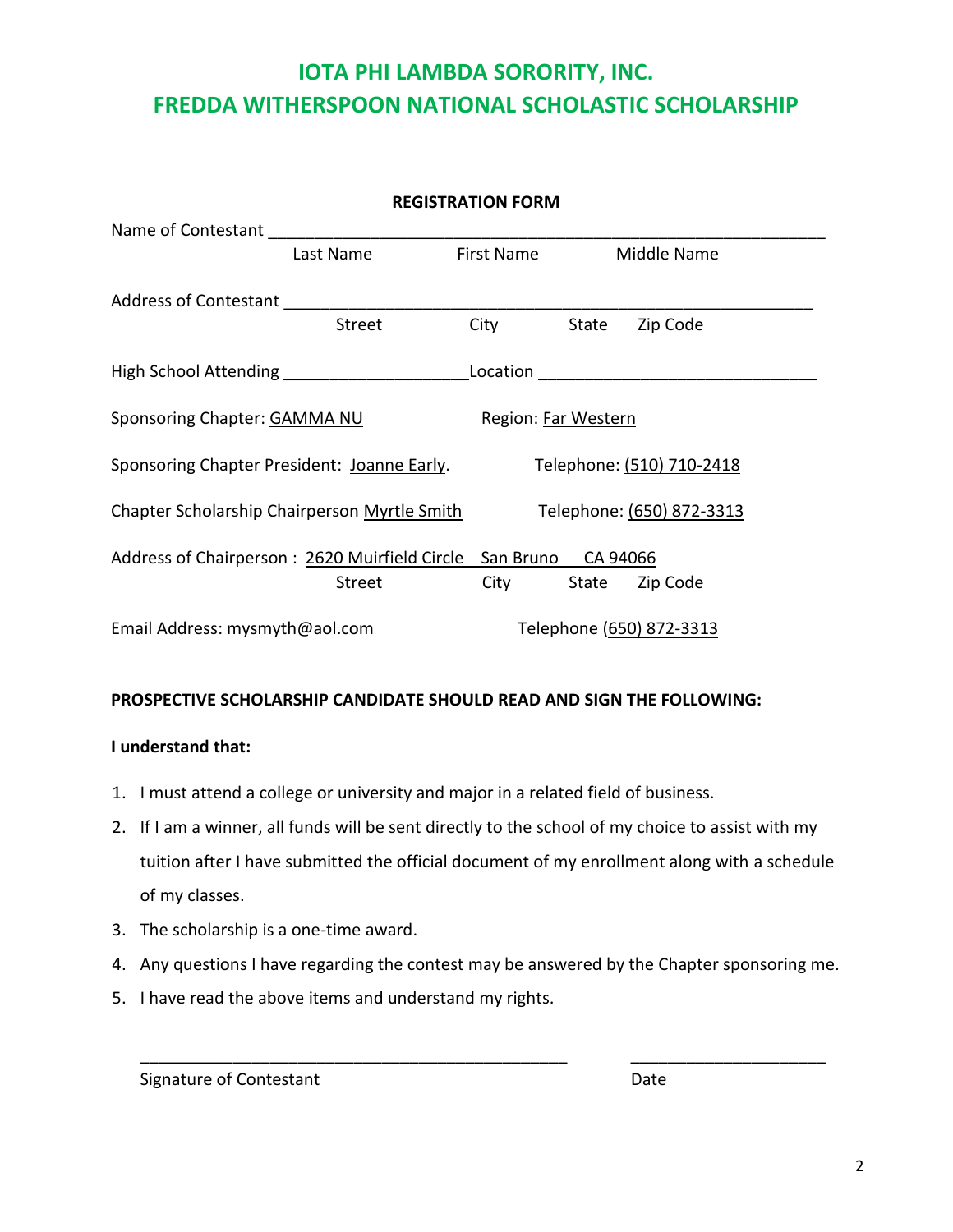## **IOTA PHI LAMBDA SORORITY, INC. FREDDA WITHERSPOON NATIONAL SCHOLASTIC SCHOLARSHIP**

(Revised June 30, 2019)

## **STUDENT APPLICATION**  *Please Print or Type* **STUDENT DATA Name a name 1** *n* **1** *n name* **<b>1** *n n n n n n n n n n n n n n n n n n n n n n n n n n n n n*  **Last First MI Current Address Number** Street Street Apt # **\_\_\_\_\_\_\_\_\_\_\_\_\_\_\_\_\_\_\_\_\_\_\_\_\_\_\_\_\_\_\_\_\_\_\_\_\_\_\_\_\_\_\_\_\_\_\_\_\_\_\_\_\_\_\_\_\_\_\_\_\_\_\_\_\_\_\_\_\_\_\_\_\_\_\_\_\_\_\_\_\_\_ City City City City City City City Code Zip Code \_\_\_\_\_\_\_\_\_\_\_\_\_\_\_\_\_\_\_\_\_\_\_\_\_\_\_\_\_\_\_\_\_\_\_\_\_\_\_\_\_\_\_\_\_\_\_\_\_\_\_\_\_\_\_\_\_\_\_\_\_\_\_\_\_\_\_\_\_\_\_\_\_\_\_\_\_\_\_\_\_\_\_ Telephone # E-Mail Address FAMILY PROFILE** \_\_\_\_\_\_\_\_\_\_\_\_\_\_\_\_\_\_\_\_\_\_\_\_\_\_\_\_\_\_\_\_\_\_\_\_\_\_\_\_\_\_\_\_\_\_\_\_\_\_\_\_\_\_\_\_\_\_\_\_\_\_\_\_\_\_\_\_\_\_\_\_\_\_\_\_\_\_\_\_\_\_ Father's Name **Address** Address **Communist Contract Address Communist Communist Communist Communist Communist Communist Communist Communist Communist Communist Communist Communist Communist Communist Communist Communist** □ Check box, if deceased \_\_\_\_\_\_\_\_\_\_\_\_\_\_\_\_\_\_\_\_\_\_\_\_\_\_\_\_\_\_\_\_\_\_\_\_\_\_\_\_\_\_\_\_\_\_\_\_\_\_\_\_\_\_\_\_\_\_\_\_\_\_\_\_\_\_\_\_\_\_\_\_\_\_\_\_\_\_\_\_\_\_\_ Mother's Name **Address Communist Example 2** Address **Communist Properties Communist Properties Communist Properties** □ Check box, if deceased \_\_\_\_\_\_\_\_\_\_\_\_\_\_\_\_\_\_\_\_\_\_\_\_\_\_\_\_\_\_\_\_\_\_\_\_\_\_\_\_\_\_\_\_\_\_\_\_\_\_\_\_\_\_\_\_\_\_\_\_\_\_\_\_\_\_\_\_\_\_\_\_\_\_\_\_\_\_\_\_\_\_\_ Non-Parent/ Guardian's Name Address and Address and Address occupation □ Check box, if deceased Number of people in your home (including yourself) \_\_\_\_\_\_\_\_\_\_\_\_\_\_\_\_\_\_\_\_\_\_\_\_\_\_\_\_\_

Annual Household Income: □ less than \$10,000 □ \$10,000-20,000 □ \$21,000-35,000  $\Box$  \$36,000-50,000  $\Box$  \$51,000-65,000  $\Box$  more than \$65,000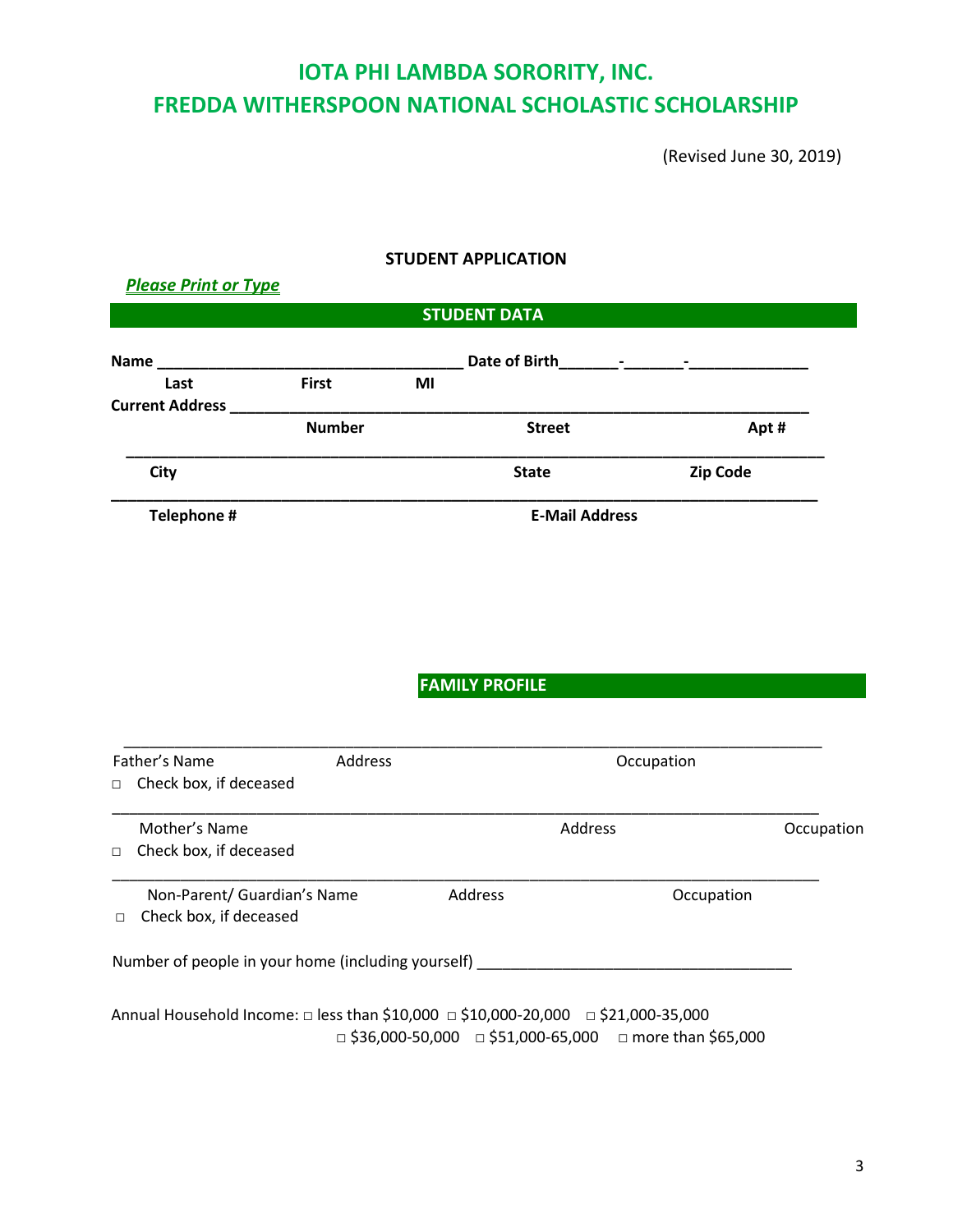## **IOTA PHI LAMBDA SORORITY, INC. FREDDA WITHERSPOON NATIONAL SCHOLASTIC SCHOLARSHIP**

### **ACADEMIC PROFILE**

| <b>Name</b>                                                                                         | City | <b>State</b> |
|-----------------------------------------------------------------------------------------------------|------|--------------|
| Cumulative GPA include scale: _______________Class Rank________________Total Class ________________ |      |              |
| Dates of High School Attendance: _______________________ Expected Graduation Date: _______________  |      |              |
| SAT Total Score: __________ SAT Reading: _________ SAT Math: _______ SAT Writing: _________________ |      |              |
|                                                                                                     |      |              |
|                                                                                                     |      |              |
|                                                                                                     |      |              |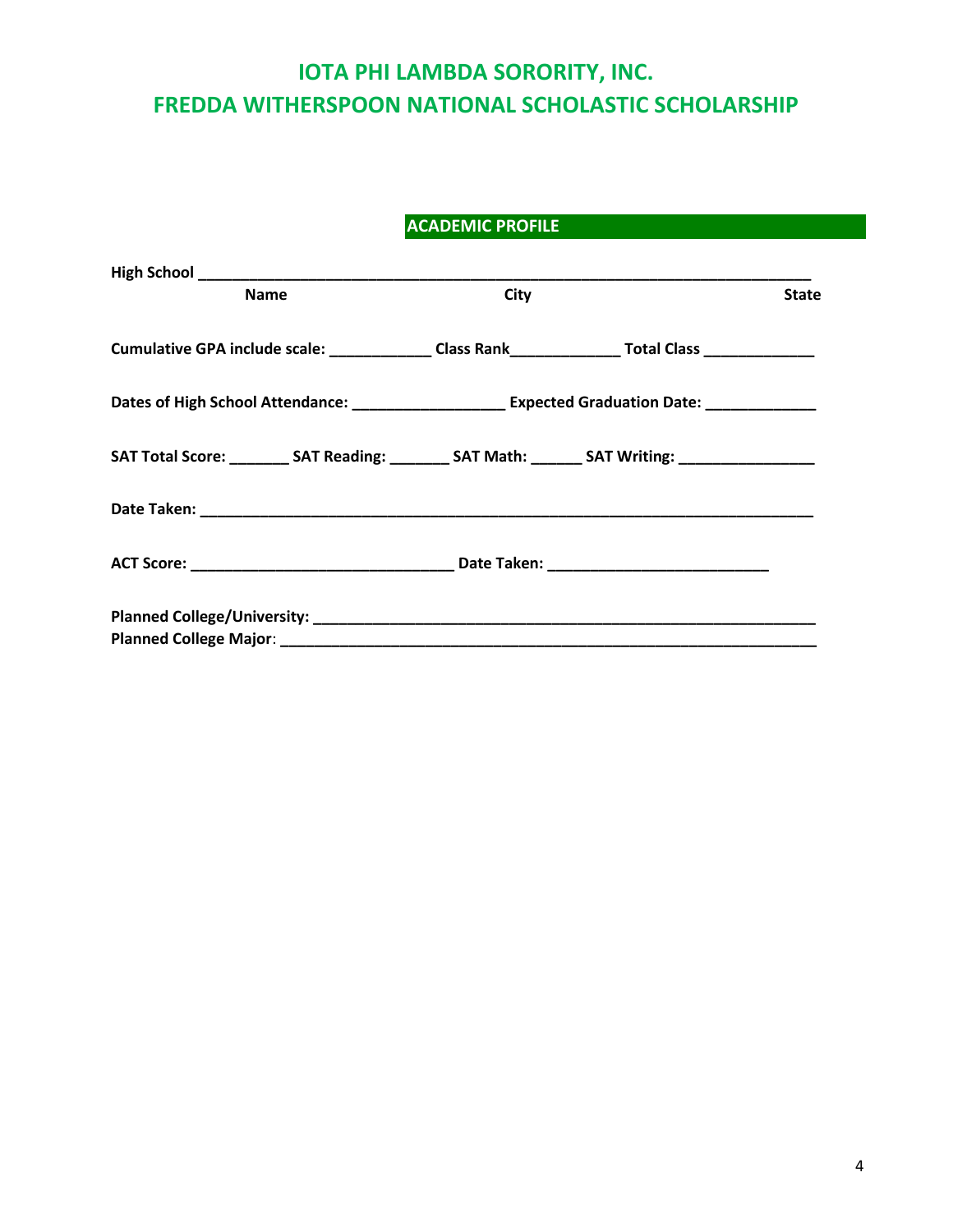#### **ACTIVITIES, HONORS, AND COMMUNITY SERVICES**

List all extracurricular activities in which you have been involved (church, school, community) within the past four years. Submit documentation (clippings, letters, certificates, etc., for all activities).

List all honors (academic and extracurricular) and other distinctions received and submit documentation (clippings, letters, certificates, etc., for all activities).

List all community service activities in which you have been involved (food pantry, animal shelter, homeless shelter etc.) within the past four years. Submit documentation (clippings, letters, certificates, etc., for all activities).

List your work experience (any jobs you have held) (List job, kind of work, employer, dates of employment, and hours/week).

Who has been most influential in your school life? In what way?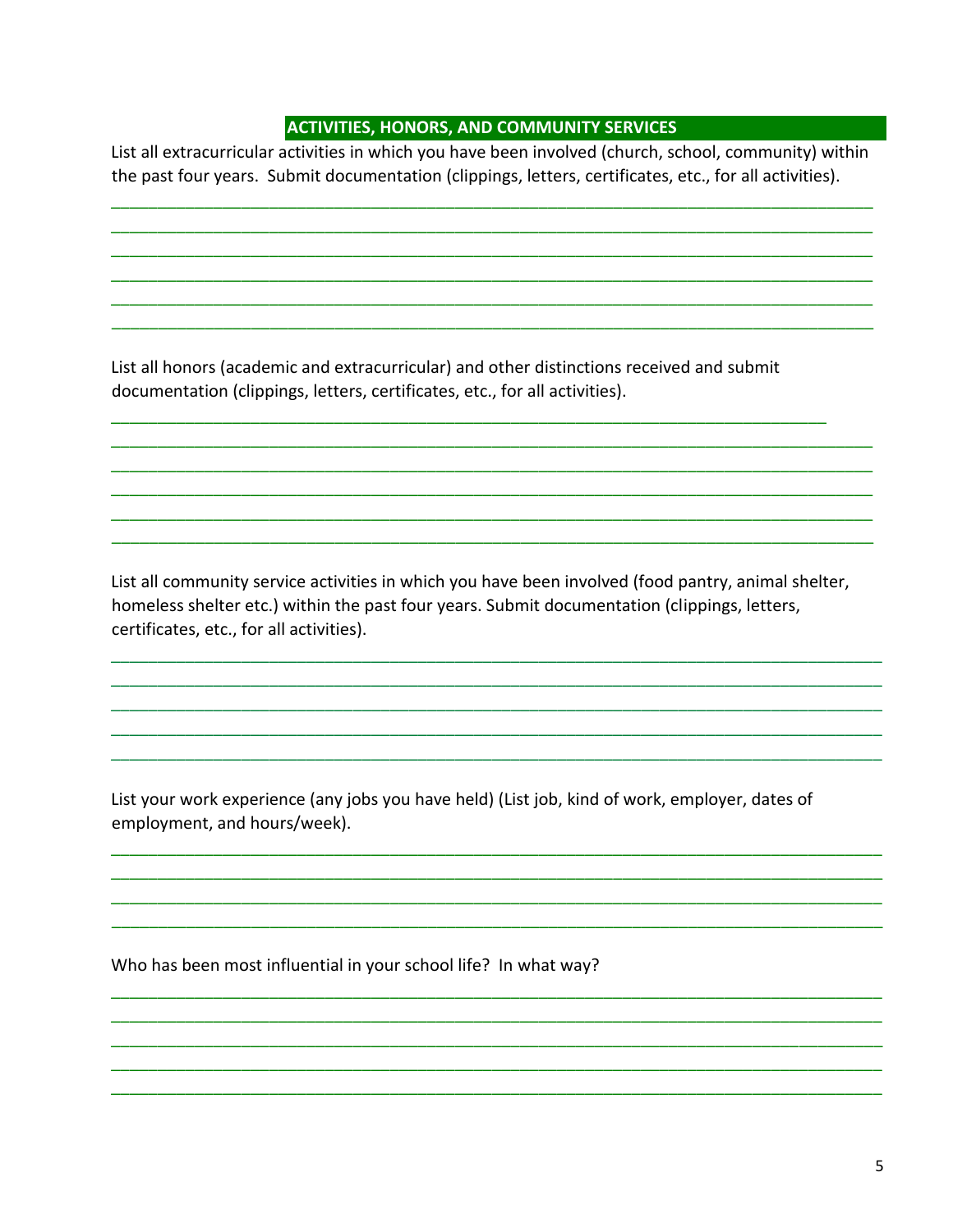List the name, title, address and telephone number of the **teacher, counselor, or school staff** who will submit a letter of recommendation for you. The letter should be returned to you, in a sealed envelope for inclusion with your application.

| List the name, title, address and telephone number of the <b>personal</b> reference (clergy,<br>community leader, or employer) who will submit a letter of recommendation for you.<br>The letter should be returned to you in a sealed envelope for inclusion with your<br>application. |                                |  |  |  |  |
|-----------------------------------------------------------------------------------------------------------------------------------------------------------------------------------------------------------------------------------------------------------------------------------------|--------------------------------|--|--|--|--|
|                                                                                                                                                                                                                                                                                         |                                |  |  |  |  |
| Address:                                                                                                                                                                                                                                                                                | Telephone #: _________________ |  |  |  |  |

ESSAY

Please provide a 300-500 word double-spaced typewritten autobiographical essay. Please include your career aspirations, most significant leadership experiences, and your most significant achievements.

**The decisions of the judges are final.**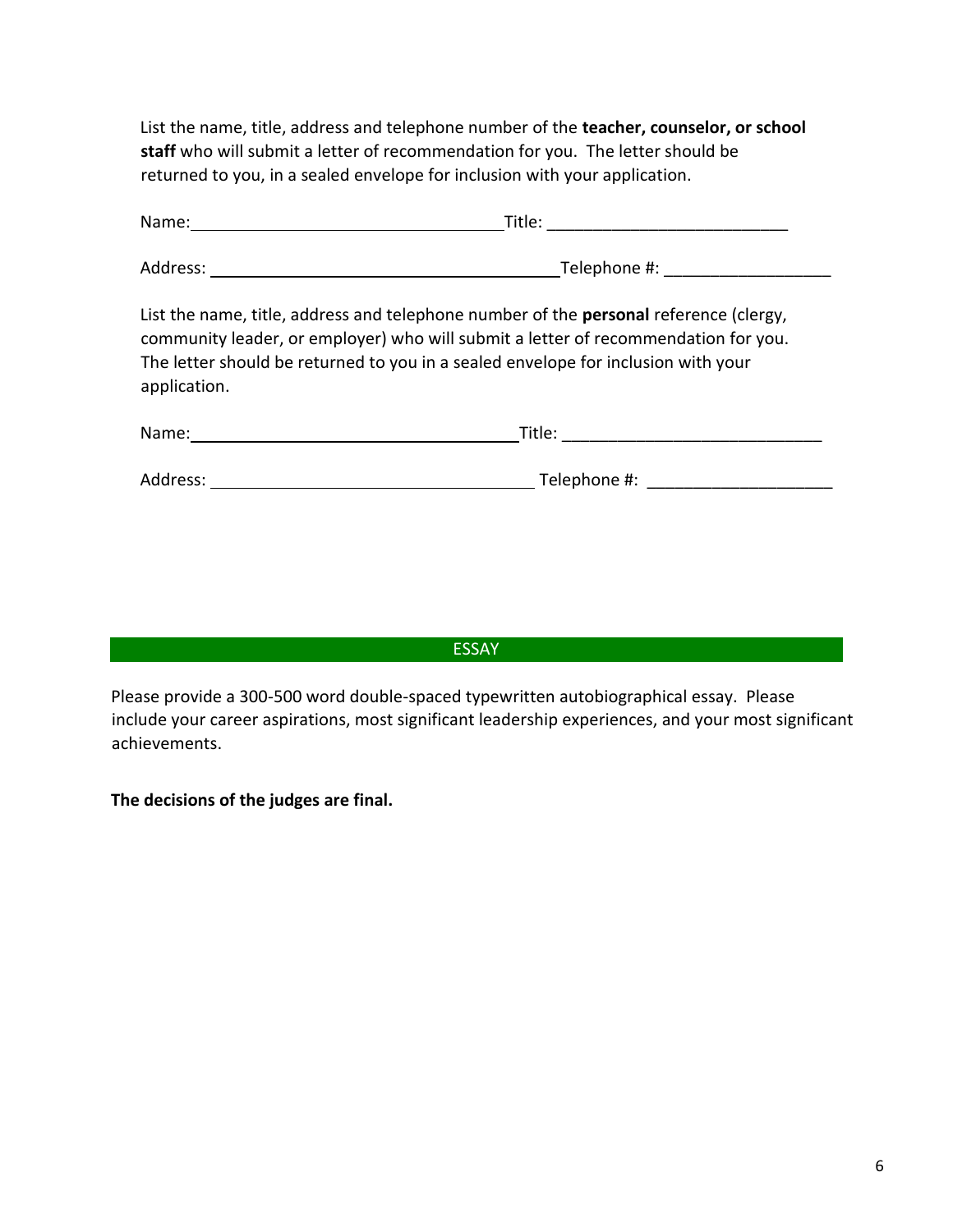#### **DISCLOSURE**

The information provided in this form will be disclosed only to Iota Phi Lambda Sorority as required to determine your eligibility for an award. All information will be properly disposed of according to the Record Retention /Disposition Policy of Iota Phi Lambda Sorority after award of the scholarship has been made.

I hereby certify that the information provided in this application is to the best of my knowledge, true and correct. I have not knowingly withheld any facts or circumstances that could otherwise jeopardize consideration of this application.

| <b>SIGNATURE</b>                  | <b>DATE</b> |                         |  |
|-----------------------------------|-------------|-------------------------|--|
| PARENT/LEGAL GUARDIAN'S SIGNATURE | <b>DATE</b> |                         |  |
|                                   |             | (Revised June 30, 2019) |  |